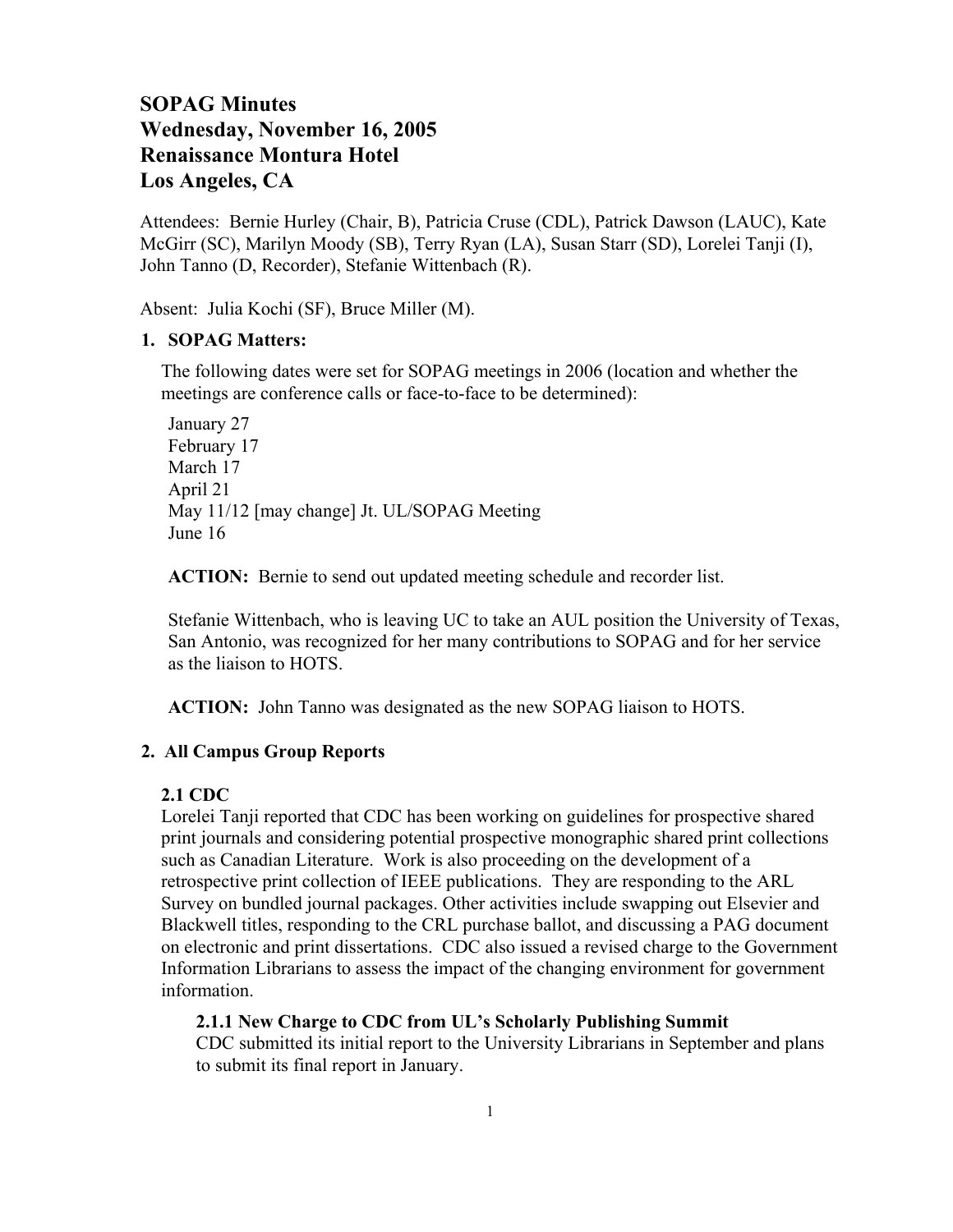# **2.2 SCO**

Susan Star reported that the SCOs have been working on a faculty outreach plan, focusing on three areas of scholarly communication: 1) economic considerations; 2) implications for scholarly societies; and 3) value of managing copyright. The initial implementation of the plan is targeted for July 2006.

# **2.3 HOPS**

Marilyn Moody reported that work is progressing on the information literacy workshop and the Digital Reference CIG is working on a proposal for developing digital reference services. The Image Services Rollout Advisory Group is continuing to work on its charge.

#### **2.4 HOTS**

Stefanie Wittenbach reported that HOTS has been considering the creation of a systemwide CONSER funnel, so that campus serials catalogers may be authorized to update records in OCLC. They have also been working on subfield coding for Marc field 793 to indicate whether or not titles within a bundled e-journal package are active and have been exploring the Marcive "without shelves" service to provide bibliographic records for electronic government documents.

# **2.4.1 Link Resolver**

Chair Jim Dooley had raised several issues in an email to Bernie Hurley related to the proposal for using Open URLs rather than continue the use of the PID server.

**ACTION:** John Tanno to call Jim Dooley and discuss the process and the plans for moving forward with the use of Open URLs.

- **2.5 LPL**—No report.
- **2.6 LTAG**—No report.
- **2.7 RSC**

#### **2.7.1 RSC Request to SOPAG on Blocking Checked Out Reserve Items**

Awaiting report to provide additional information on the rationale for why ILL for reserves materials should be blocked.

#### **2.7.2 Interlibrary Loan of Media**

After discussion of the barriers to loaning media and the possibilities for enhancing access to materials currently barred from interlibrary loan, it was thought that some mechanism for providing exceptions to blanket denials might be useful.

**ACTION:** John Tanno to review the current lending policies governing interlibrary loan between and among the UC Libraries, and draft language that might facilitate further sharing of materials through ILL.

#### **2.7.3 HOSC/RSC Special Collections ILL Report**

SOPAG discussed further the report and its recommendations on loaning Special Collections materials and decided to take the following action: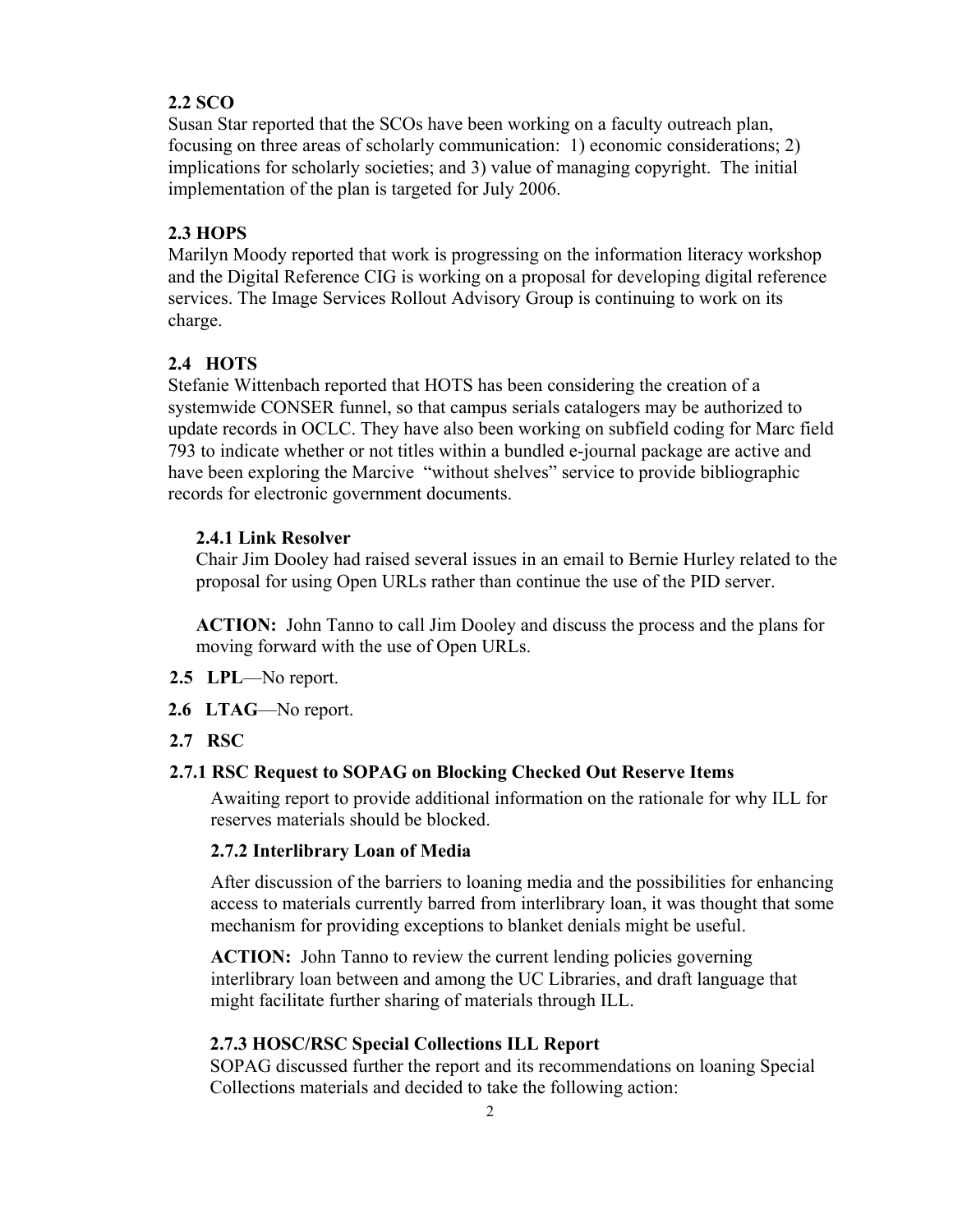**ACTION:** Bernie Hurley to draft a response to the report and to charge HOSC/RSC to follow up specifically on their recommendations regarding 1) UC Interlibrary Loan Code Revision; 2) UC Interlibrary Loan Forms Revision, and 3) Website Information (*cf*. pp. 2-3 of the report).

**2.7.4 RSC Recommendation to extend the life of the UC VDX Task Force**

**ACTION:** Bernie Hurley will inform RSC that SOPAG endorsed the idea of extending the UC VDX Task Force through December 2006, noting though that the group is a CDL task force rather than a SOPAG one, so the formal request to extend it should go to CDL. Bernie Hurley will also note SOPAG's recommendation that the membership of the task force not be expanded, and that before disbanding, the task force plan a formal handoff to an existing standing committee such as IAG.

# **3. Task Force Reports**

## **3.1 Bibliographic Services Task Force (Terry Ryan)**

**ACTION:** BSTF's request for an extension to December  $15<sup>th</sup>$  of the deadline for their report was approved.

## **3.2 SOPAG RLF Persistence Procedures TF**

**ACTION:** SOPAG approved the appointment of John Thomas (UCB) to the Persistence Task Force.

**ACTION:** Bernie Hurley to share with SOPAG a copy of the chart developed by the SRLF Operations Committee summarizing access methods.

## **3.3 SOPAG Electronic Resource Management System Task Force**

Bernie Hurley reported that the negotiations with ExLibris for joint development of the ERMS are continuing. There are three joint development teams that are in the process of being formed: 1) Merge, Search, & Display; 2); SFX Authorization; and 3) Merged Reports. In addition, SOPAG, in consultation with CDL, is in the process of appointing the Implementation Team with representatives from each campus.

**ACTION:** SOPAG members are to send (or confirm) nominations to Bernie Hurley for membership on the Implementation Team.

#### **4. Report on CDL Related Items**

## **4.1 MELVYL**

Trisha Cruse reported that work is continuing on the migration from Version 15 to 16 and efforts are ongoing to fix the record loading programs.

#### **4.2 Shared Services Projects**

#### **4.2.1 Copyrighted materials in the DPR**